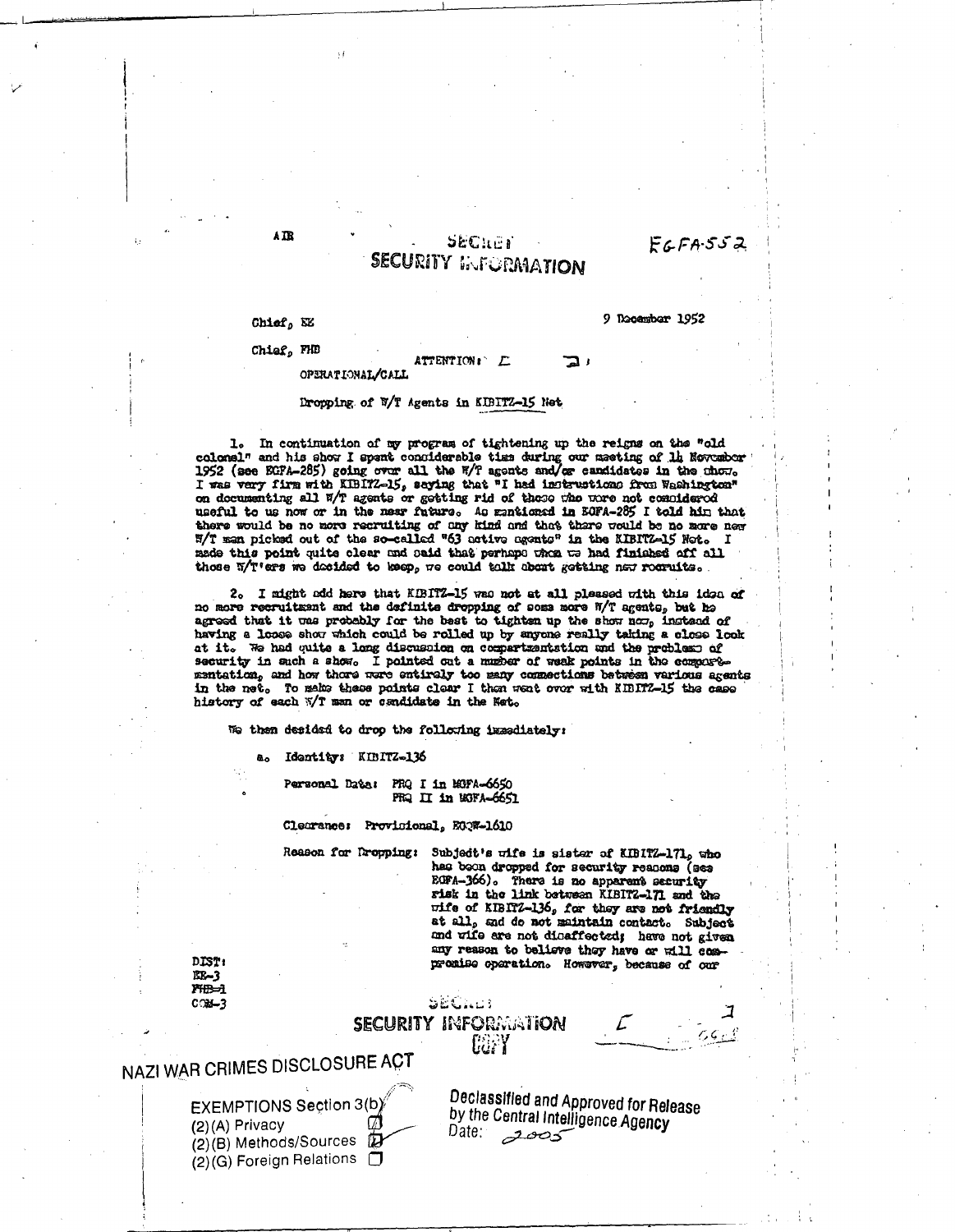### SE NET. SECURITY INFORMATION

desire to out off all relations with KIPITZ-171 and because subject does not have too mich time now to devote to training, it is believed it is best that he be dropped operationally.

For whom does he think he is workings a German organisation directed out of the Blank Office, but supported by Americano. He was originally recruited by KIBITZ-171 and KIBITZ-15.

Whom does he know operationally: KISITZ-171 (now dropped) by true name and all

personal data. KIRITZ-145 seme as above KENTZ-185 same as above KIBITZ-15 by first name only (according to K-15) and he sight. Tassler or Mck  $\mathcal{L}$ I as Er. Larris (one  $\mathcal{L}$ operational mosting).

KIBIT:-150 is probably known to subject by name only.

What operational dats does he know: Subject knows that KIBIT2-171

tras a W/T instancetor and that KIBITZ-15 was principal agents knows, through KIBITZ-171, location of safehouses Heidelberg, Ula and Unterschenderf - all now given up by KIRITZ; knows vaguely and through KIBITZ-171, general idea of training and operational procedures subject has been oscillator, ADK, and probably TR-1 and HS-1.

What W/T training has subject had: Subject has received 22.5 hours 7/T training by EIBITZ-171 in code and international procedure. He has never received any DICLUICH W/T procedure or oryptographic material. He has had one short training. session with a staff #/? instructor, E

Disposals As subject was never brought very far into the operational picture he can easily be disposed of by just dropping contact. His main contact with KIBITZ-15 Net was with KISITZ-171, who is now dropped. He does not have any other means of getting in touch with the Net of KIBITZ-15 except through KIBITZ-171. In addition and in our favor in his easy disposal, is the fact that he knows very little, subject regarding anything. We one him no monoy and he case us none. Therefore, it is believed that he can be dropped with no further sotion necessary on our part.

SECRET

#### **SECURITY INFORMATION**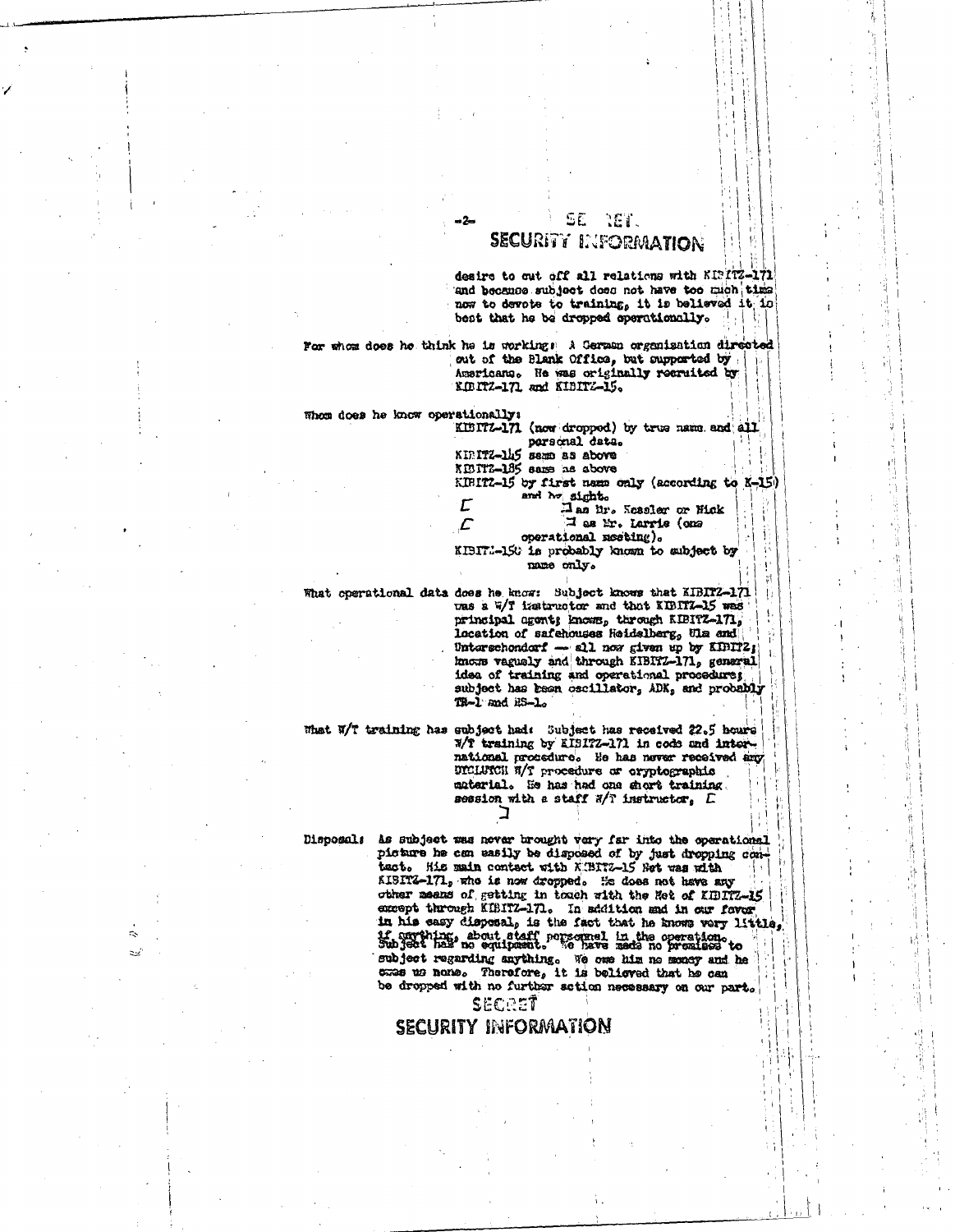## $71.967$ **SECURITY LOCATION**

#### **b. Identity: KIBrf7.'..176**

Personal Data: Ho data in files.

 $-3$ 

**Clearances Never obtained. Subject was only under observation and** development as W/T candidate. Subject *was* **under develop**ment *by* KIBITZ-109 (also undocumented).

Reason for Droppings As subject has never been **documented she** *is* being dropped because of the **tightening up of** KIBITZ-15 Net and the ban on any further expansion.

Cperational Data known to Subjects Subject knows **unrrz-Io9,** by true name and all personal data. Subject knows and has net KIBITZ-15 **under** the name of Dr. Healer on four or five occasions, **the last being in February** 1952. Subject has no **idea** that XIBITZ-15 (Dr. thielles) *is* **eurkim** an a 1/7 net--according to EZITZ-15. Subject has no other operational knowledge, does not know any staff personnel, has never **seen classified** equipment, and does not know of any safehouses or operational procedures. Same is true **also** of KIBITZ-109, who vas subject's contact with the minz-15 Net. (However, KIBITZ-109 **does** know the main idea behind the KIBITZ-15 Ret, but no details on operations *or* personnel involved.)

Disposals It is believed that subject can be disposed of **very simply** and with no security risk involved by just failing to make further contact.

a. Idontitys KIDITZ-laT

Personal Dates Rover doounented as subject was just under **development by KIBITZ-3O.**

**Clearances** *Newer* **Obtained; see above.**

**Reason for th**•**opping:** Subject is not docueented as of now. Due **to the** tightening up of control **over** KIDITZ45 Net we have told KIBITZ-15 that subject must be dropped *as* no further recruiting of rankers *is* authorized.

Operational Data Known to Subject: Subject was under development by KIBITZ-150 who is a personal ecomintatice of subject. KIBITZ-150 has used the operational approach that ha, KI1ITZ-150, bed connections **in** the )lank arriaa and Was *planning* a stgybehind operation. KISIV7-150, according to KIBITZ-15,

## SECRET **SECURITY INFORMATION**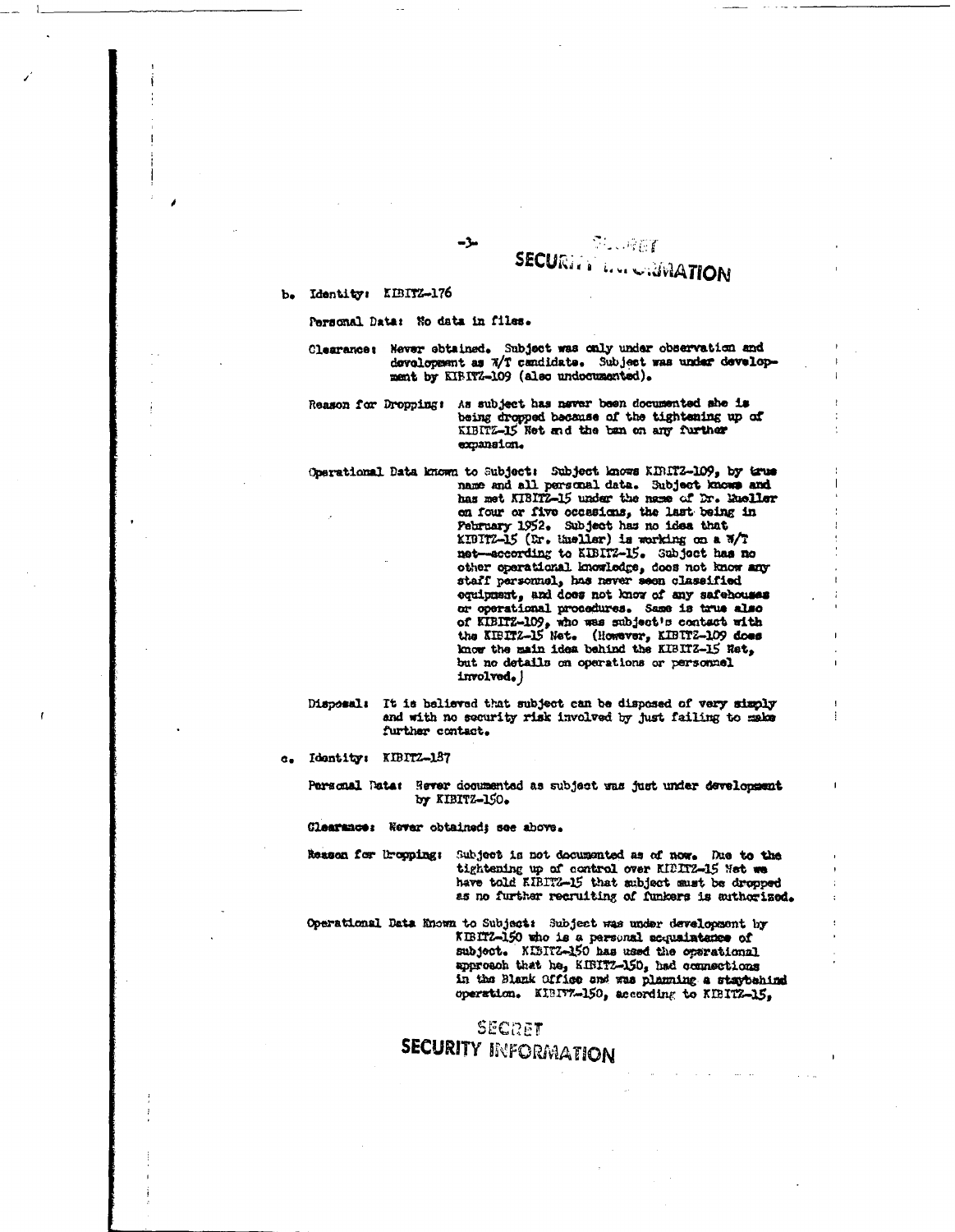## SECURITY Introduction

never got into a detailed discussion with subject on the operation, but just covered it in generalities. Subject was in Wehrmacht Signal Corpo as a triungulation oxpert according to KIBITZ-15, and that was how home wartime sequaintance of KIBITZ-150 - was "chosen". KIBITZ-15 accurate me that subject door not know details of operation or that we have gone anythoro past the planning state.

Disposal: KIBI72-150 has been told to cut off all contact with subject and it is believed that this can be very easily done for they were nothing more than sequaintances and subject had never sotually been past the developmental stage with KIBITZ-150. Subject, according to KIBITZ-15 and KIBITZ-150, does not know any operational details that can be a security rick. He has never met staff parsonnel nor seen any classified equipment or safehouse.

d. Identity: KENTZ-188

Personal Usta: Never documented as subject was just being developed by KIBITZ-15.

Clearance: Never submitted clearance request.

Reason for Dropping: This man has so far been only enother number in our files. We have never recolved personal data etc. Since this man has only been considered for our operation, we are striking him from our list-at least for the time being, due to forming a better controlled EIBIT2-15 Net.

Oparational Data Known to Subject; Hone - KIBITZ-188 was being considered as a possible %/? radio operator by XIBITZ-15.

Disposal: Since no regular contact has been maintained with mubject, it is believed that this is no problem. KIRITZ-188 will not be contacted again.

Ldontity: KIBITZ-190 60

> Porsonal Dato: REF: PRQ Part I, EDQ-A0522 PRO Part II, EDG-A-523

Cleuranos: Previsional Operational Clearance Sotained in MA-N-13629; Full Operational Clearance per WASH 19262 - 10 July 1952

# SECURITY LIVINGRIMATION